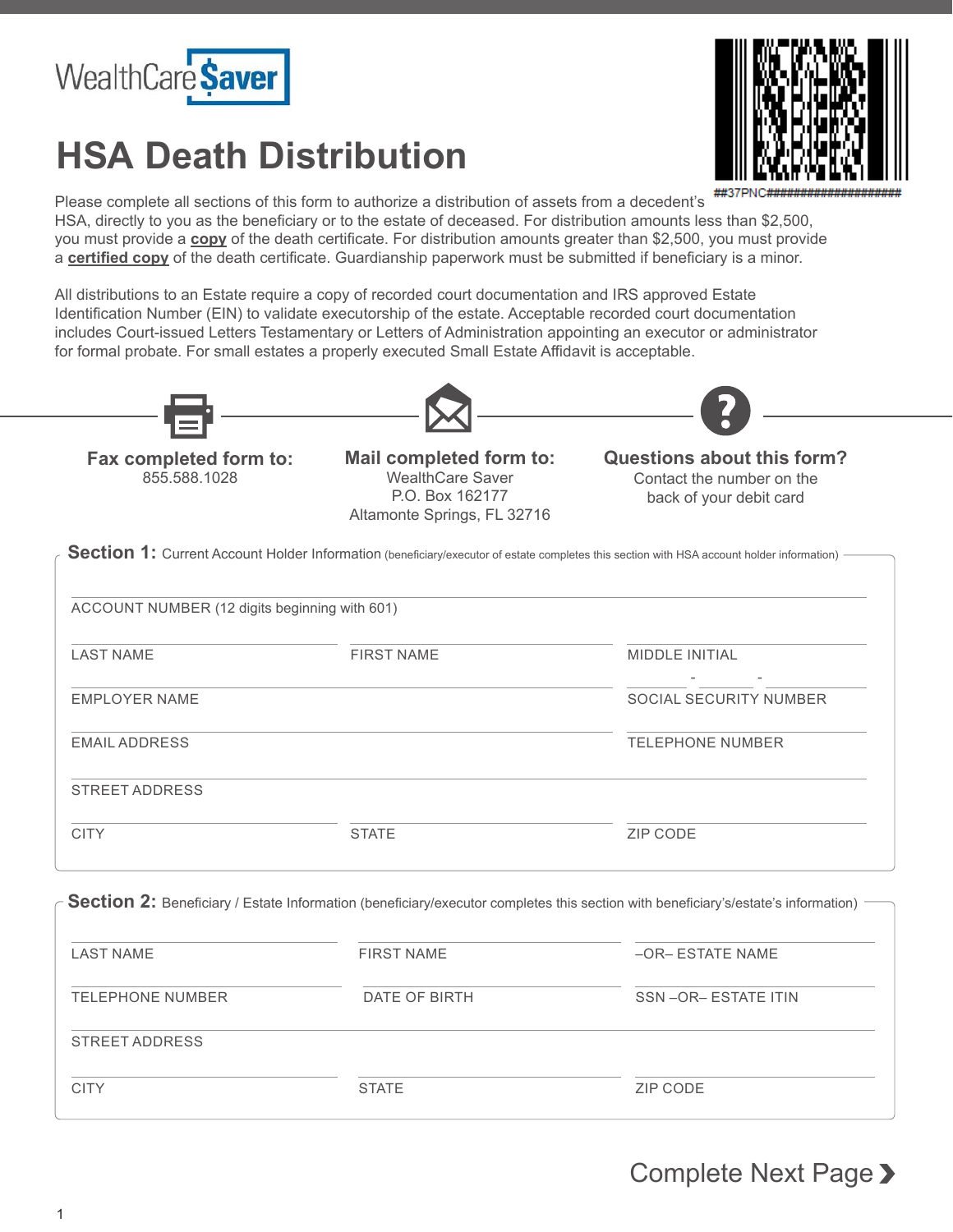|  | <b>Section 3: Processing Option (please choose only one)</b> |  |  |  |
|--|--------------------------------------------------------------|--|--|--|

Select the appropriate option if you are the beneficiary named on the decedent's existing HSA Account.

| <b>Transfer to Existing HSA Account (Named</b><br>Spouse Beneficiary): I am the named spouse<br>beneficiary and I am requesting that HSA funds<br>remaining in the decedent's account be transferred<br>to my existing HSA account.                                  | Request Payout (Named Spouse Beneficiary): I am<br>the named spouse beneficiary and I am<br>requesting payout and closing of my husband's/wife's<br>HSA account. Amounts distributed will generally be<br>included in my gross income, except for any amount<br>used to pay for medical expenses I incur before<br>the distribution date or medical expenses that were<br>incurred by my spouse before death (and paid by me<br>within one year after the date of death). |
|----------------------------------------------------------------------------------------------------------------------------------------------------------------------------------------------------------------------------------------------------------------------|---------------------------------------------------------------------------------------------------------------------------------------------------------------------------------------------------------------------------------------------------------------------------------------------------------------------------------------------------------------------------------------------------------------------------------------------------------------------------|
|                                                                                                                                                                                                                                                                      | Request Payout (Non-Spouse Beneficiary): I am a<br>non-spousal beneficiary requesting payout. I am<br>required to include the funds received in my gross<br>income, except for any amount used to pay for<br>medical expenses incurred by the HSA Account Holder<br>(and paid by me within one year of the<br>Account Holder's death).                                                                                                                                    |
| Select this option if there is no beneficiary named on the decedent's existing HSA Account.                                                                                                                                                                          |                                                                                                                                                                                                                                                                                                                                                                                                                                                                           |
| <b>Request Payout (Estate):</b> I am the executor of the<br>Estate of the Decedent. If there is no designated<br>beneficiary, the entire amount of the HSA shall be<br>paid to the estate of the deceased and included on<br>the decedent's final income tax return. |                                                                                                                                                                                                                                                                                                                                                                                                                                                                           |

## **Section 4:** Withdrawal / Transfer Details

If you are the surviving spouse that is named as a beneficiary on the decedent's existing HSA Account and wish the funds to be transferred to your existing HSA account with us, please provide your existing HSA Account Number.

HSA ACCOUNT NUMBER (12 digits beginning with 601)

## $\square$  SPECIFIC AMOUNT  $\square$  ENTIRE AMOUNT AND CLOSE ACCOUNT

If you are the surviving spouse that is named as a beneficiary on the decedent's existing HSA Account and wish the funds to be transferred to your existing HSA Account maintained at another financial institution, please provide the name and mailing address of this financial institution.

BANK NAME BANK ADDRESS

 $\square$  SPECIFIC AMOUNT  $\square$  ENTIRE AMOUNT AND CLOSE ACCOUNT

In all other cases, funds will be distributed via check to the address provided in Section 2.